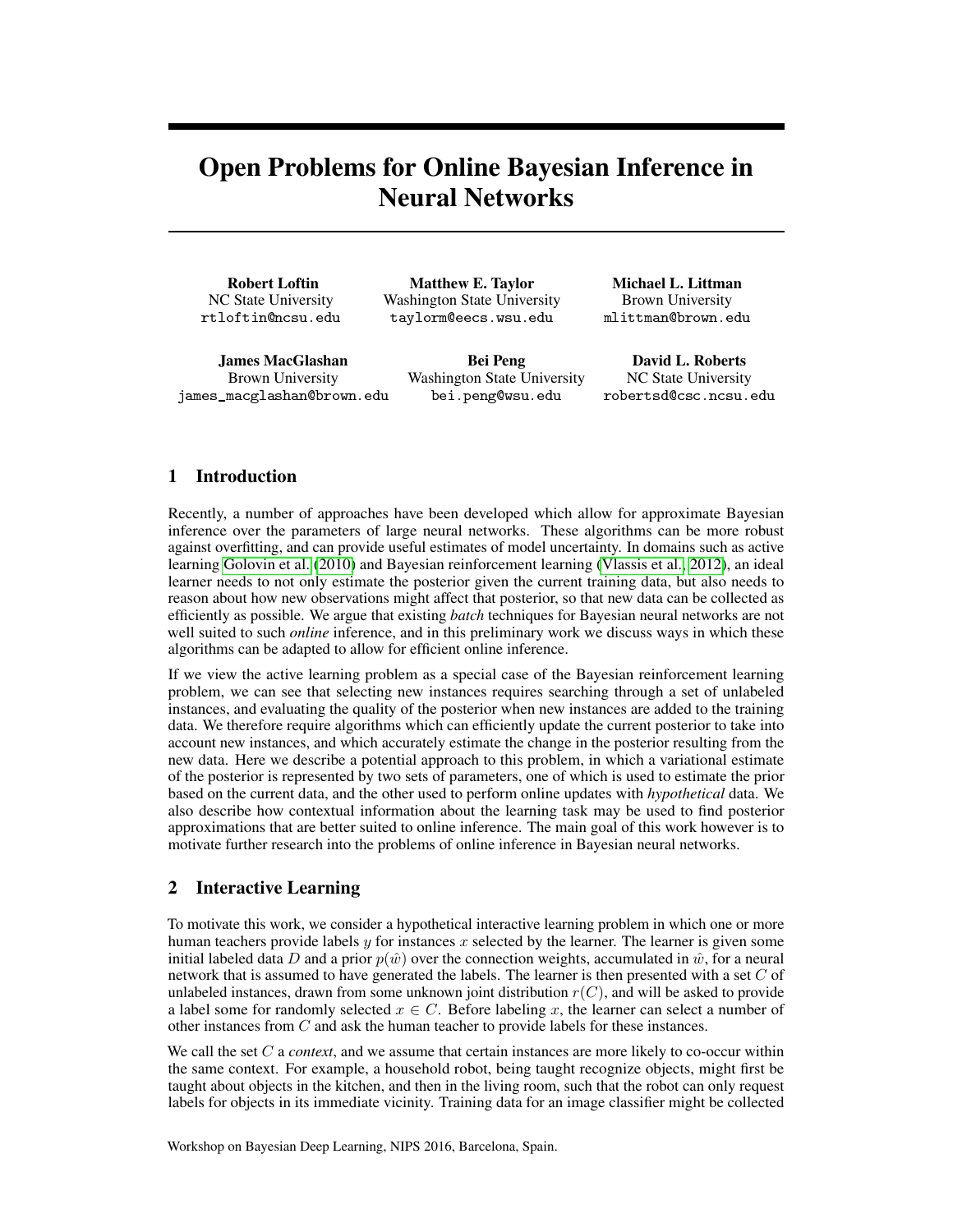from a number of users, each of whom provides a separate set of images, and only provides labels for their own images.

Ideally, the learner should first compute the batch posterior  $p(\hat{w}|D)$ , and then compute the online posterior  $p(\hat{w}|D, o)$  for each possible observation o, where an observation is a set of pairs  $(x_i, y_i)$ of instances in the context  $C$ , along with possible labels for those instances. The learner evaluates each posterior in terms of the expected accuracy of the resulting label for the target  $x$  under that posterior, and chooses the set of instances that maximizes the expected accuracy over different possible labelings. Where only approximate inference is possible, the performance of the learner will depend on the accuracy of the batch and online posterior approximations, and in particular on how well the approximation captures the dependencies between instances that are likely to occur in the same context. We will see that, when some information about context is available in the initial data D, it is possible to incorporate that knowledge into the batch approximation to improve the quality of the online approximations.

## 3 Online vs. Batch Inference

For this interactive learning problem, we first find an approximation of the batch posterior conditioned on all the existing training data, and then approximate a large number of online posteriors given potential observations. Existing variational approaches based on optimization [Gal and Ghahramani](#page-2-1) [\(2015\)](#page-2-1) are in general not well suited to online inference because 1) estimating the posterior given a single new data point requires optimization over the entire data set and 2) the influence of any single data point on the the posterior may be small, and so may not be adequately captured by the global approximation. Approaches based on Assumed Density Filtering (AFD) and Expectation Propagation (EP) [\(Minka, 2001\)](#page-3-1) do allow for online updates, as the update for a single data point explicitly estimates the posterior given that point, rather than simply adjusting the approximation in the direction of that posterior. While AFD techniques such as probabilistic backpropagation (PBP) [\(Hernández-Lobato and Adams, 2015\)](#page-2-2) and expectation backpropagation (EBP) [\(Soudry et al.,](#page-3-2) [2014\)](#page-3-2) can be applied simultaneously to estimate both the batch and online posteriors, using AFD for batch inference may not always be desirable, as AFD relies on approximations that my not be accurate for some network representations, and may not converge when applied repeatedly through Expectation Propagation.

As online and batch inference have very different requirements, it makes sense to choose a framework in which the algorithm used for online inference can be selected and tuned independently of that used for batch inference. We can define a variational distribution  $q(\hat{w}; \phi, \theta)$ , where  $\theta$  are the parameters of the batch posterior (encoding the existing data D), while  $\phi$  are the parameters of the online posterior (encoding a new observations  $o$ ). We define a set of default online parameters  $\phi$ , such that the batch posterior is represented by  $q(\hat{w}; \phi, \theta)$ . For each potential observation o, we can compute parameters  $\phi$ <sub>o</sub>, of the approximate online posterior  $q(\hat{w}; \phi$ <sub>o</sub>,  $\theta)$ . With this representation, we can use very different algorithms for finding  $\theta$  and  $\phi$ .

As a concrete example, we can represent the weight distribution of a connection between nodes i and j as  $w_{ij} \sim \mathcal{N}(\theta_{ij} + \phi_{ij}^{\mu}, \theta_{ij}^2 \phi_{ij}^{\nu}),$  where  $\phi^{\mu}$  are the online means and  $\phi^{\nu}$  are the online variances, such that all  $w_{ij}$  are independent. If we set  $\bar{\phi}^{\mu} = \mathbf{0}$  and  $\bar{\phi}^{\nu} = \mathbf{1}$ , then we can see that the batch posterior has the same form as that learned by DropConnect [Wan et al.](#page-3-3) [\(2013\)](#page-3-3), with Gaussian noise, while the online posterior is of the form used by probabilistic backpropagation (PBP). It has been shown that dropout training algorithms can be seen as a form of variational inference [Gal and Ghahramani](#page-2-1) [\(2015\)](#page-2-1), and so we can use backpropagation with DropConnect to learn  $\theta$  for the batch posterior  $q(\hat w; \bar \phi, \theta)$ . We can then use PBP to estimate the parameters  $\phi_0$  of the online approximations for each possible observation o, starting with  $q(\hat{w}; \bar{\phi}, \theta)$  as the prior.

#### 4 Alternative Variational Objective

The use of the batch posterior as a starting point for subsequent online inference suggests that the standard variational objective  $D_{KL}(q(\hat{w}; \phi, \theta) || p(\hat{w}|D))$  may not always be the best choice for learning the batch approximation, for two main reasons. First, the batch posterior defined by  $\theta$  may conflict with the approximations used for online inference. The online parameters might only be applied to a subset of the connection weights, in which case, for certain values of  $\theta$  the connections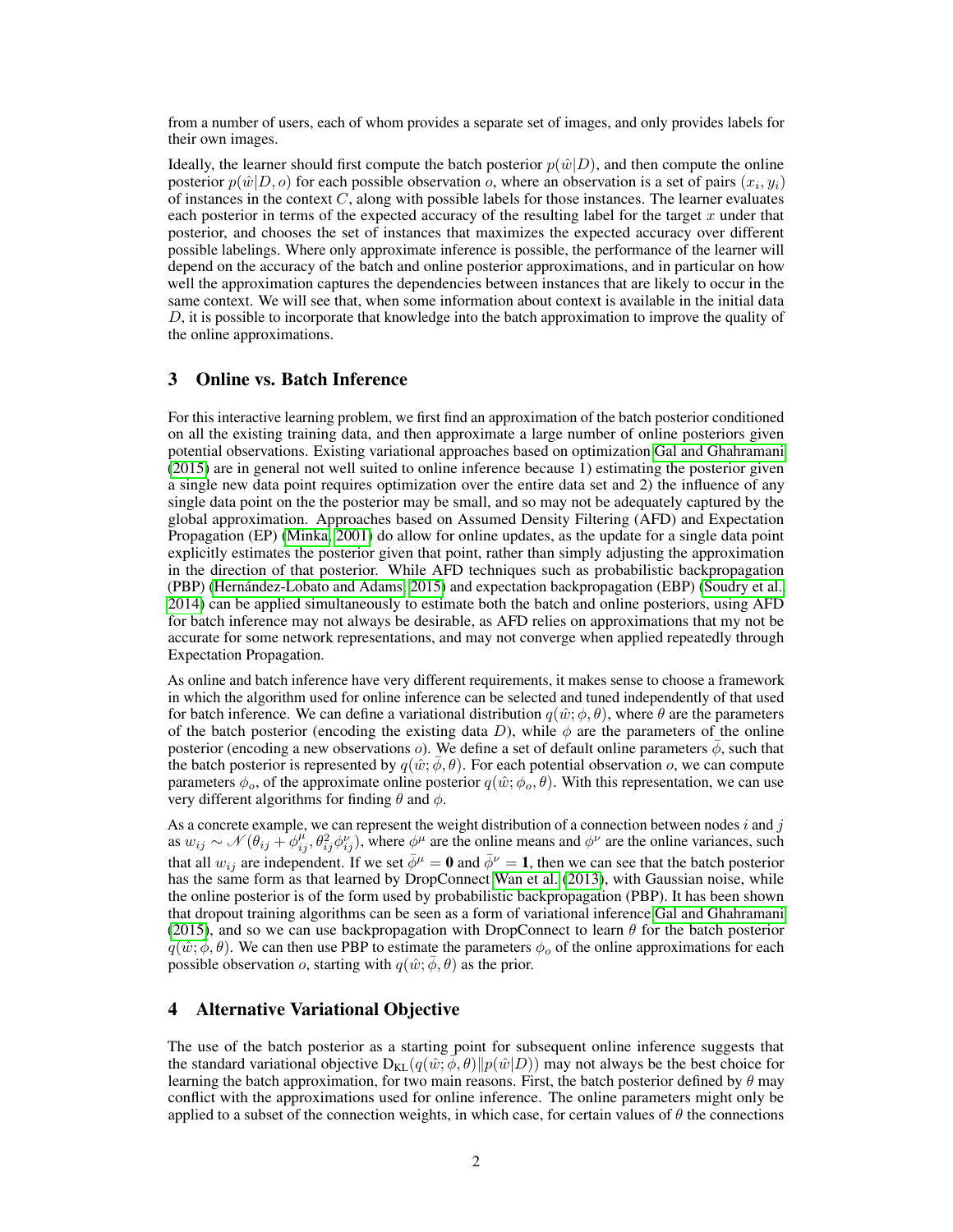covered by  $\phi$  may not have a strong influence on the output of the network, such that the approximate online posteriors will not differ significantly from the batch posterior. Second, the variational approximation may not capture the most important dependencies between the outputs of the network for different instances. This is where the idea of context becomes important, as it is more important to capture covariances between instances that are likely to appear in the same context. Similarly, context can help resolve the first issue of mismatched approximations, by indicating which online updates need to be the most accurate.

If the initial data set D includes contextual information, we can design an objective function for  $\theta$ that takes into account the importance of accurately capturing the relationships between instances in the same context. We assume that the initial data D is divided into M sets  $D_i$ , which we refer to as *contexts*, each composed of  $N_i \ll M$  instances  $x_{ij}$  and labels  $y_{ij}$ . Furthermore, we assume that the instances in each set  $D_i$  are drawn from the context distribution  $r(C)$  that will be used during online learning. We wish to find  $\theta$  such that the approximate online posterior  $q(\hat{w}; \phi_o, \theta)$  accurately estimates the label distribution for instance  $x$ , when  $x$  and the instances of observation  $o$  are found in the same context. To do this, we can divide each context  $D_i$  into a training set  $D_i^{train}$  and test set  $D_i^{test}$ , and define the variational objective function as

$$
F(\theta; D^{test}, D^{train}) = \sum_{i} \int_{\hat{w}} \left[ q(\hat{w}; \bar{\phi}, \theta) \sum_{j \in D^{train}_i} \log p(y_{ij} | x_{ij}, \hat{w}) + q(\hat{w}; \phi^i_{\theta}, \theta) \sum_{j \in D^{test}_i} \log p(y_{ij} | x_{ij}, \hat{w}) \right] d\hat{w} - \mathcal{D}_{\text{KL}}[q(\hat{w}; \bar{\phi}, \theta) || p(\hat{w})],
$$

where  $\phi^i_\theta$  are the parameters of the approximations of  $p(\hat{w} | D^{train}, D^{test}_i)$  computed using the online update algorithm. This objective function balances between the quality of  $q(\hat{w}; \phi, \theta)$  as an approximation of  $p(\hat{w}|D^{train})$ , and the quality of  $q(\hat{w}; \phi^i_{\theta}, \theta)$  as an approximation of  $p(\hat{w}|D^{train}, \overline{D}^{test}_i)$ . In doing so, it sacrifices some of the data  $D$ , and some degree of accuracy of the batch posterior  $q(\hat w; \phi, \theta)$  to improve the predictive accuracy of the online posteriors  $q(\hat w; \phi_0, \theta)$ . The the specific algorithm for the optimization of  $\theta$  under this objective will depend heavily on the algorithm used for online inference, as the online parameters  $\phi_{\theta}^{i}$  may not be differentiable with respect to  $\theta$ .

#### 5 Conclusion

Many of the most interesting applications of Bayesian methods depend on the ability to reason about changes in a learner's belief, both in response to new observations, and in response to possible actions the learner could take. Here we have discussed some of the difficulties that arise in applying Bayesian neural networks to applications requiring such online inference, including the limitations of variational methods, and the risks of choosing poor approximations of batch posteriors. The algorithmic framework described here provides a potential starting point for future work on these issues, and more importantly, illustrates some of the specific areas in which inference techniques can be improved with respect to online applications. This work highlights the need for variational algorithms which explicitly consider how their posterior estimates will be used, and the value of techniques that allow large numbers of related online updates to be performed efficiently. At the same time however, this work suggests that extremely difficult inference problems such as Bayesian reinforcement learning may be feasible even with with large neural networks.

#### References

- <span id="page-2-1"></span>Gal, Y. and Ghahramani, Z. (2015). Dropout as a bayesian approximation: Representing model uncertainty in deep learning. *arXiv preprint arXiv:1506.02142*.
- <span id="page-2-0"></span>Golovin, D., Krause, A., and Ray, D. (2010). Near-optimal bayesian active learning with noisy observations. In *Advances in Neural Information Processing Systems*, pages 766–774.
- <span id="page-2-2"></span>Hernández-Lobato, J. M. and Adams, R. P. (2015). Probabilistic backpropagation for scalable learning of bayesian neural networks. *arXiv preprint arXiv:1502.05336*.